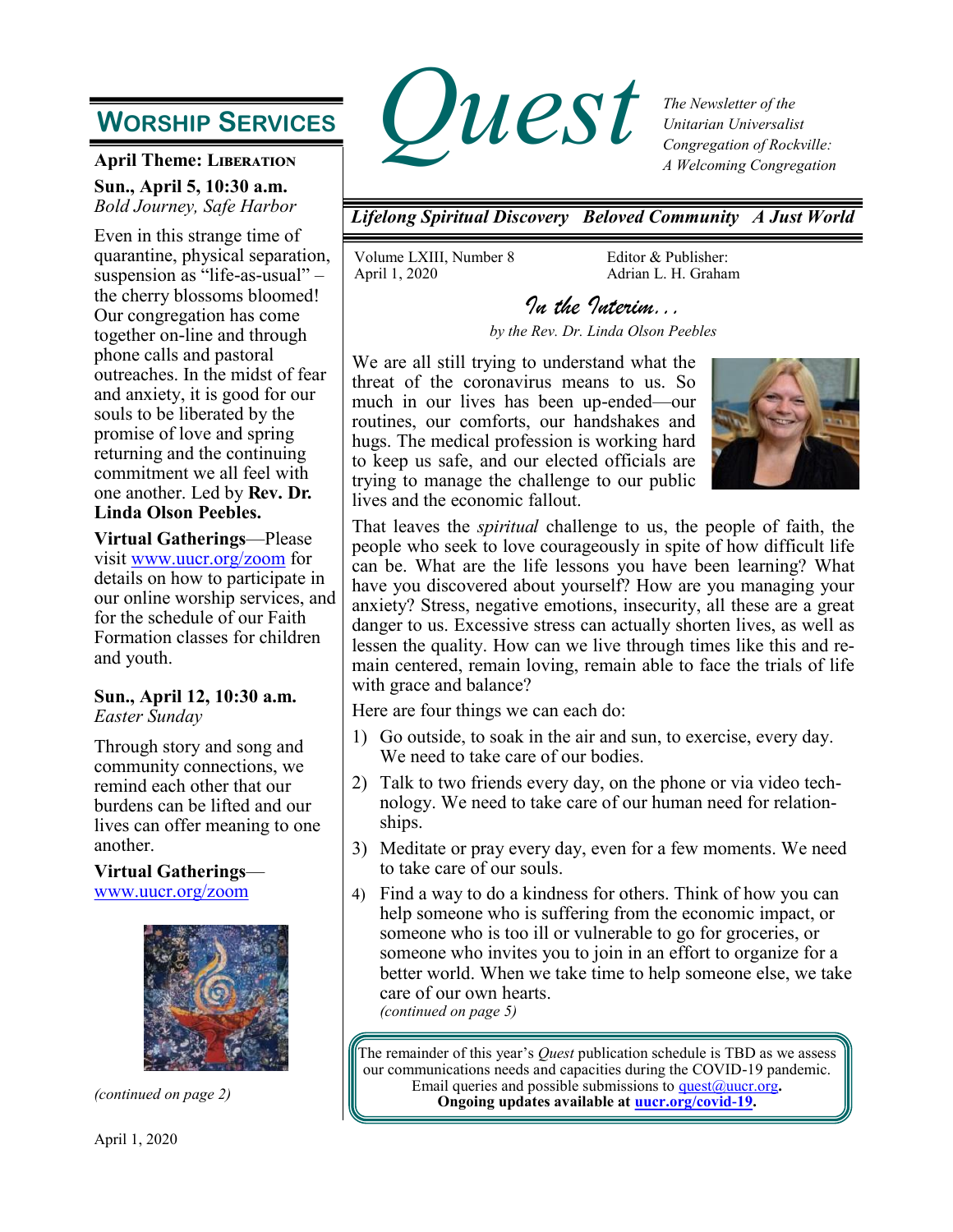# *Quest*

**Unitarian Universalist Congregation of Rockville 100 Welsh Park Drive Rockville, MD 20850 301-762-7666 UUCR@UUCR.ORG WWW.UUCR.ORG**

#### **Staff**

Interim Senior Minister: Rev. Dr. Linda Olson Peebles Associate Minister: Rev. Rebekah A. Savage Director of Religious Education: Carla Miller Director of Music: Sarah Jebian Director of Communications & Membership: Adrian L. H. Graham Congregation Administrator: JeKaren Olaoya RE & Youth Assistant: Aiden Chernikoff Pianist: Justin Furnia Building Sexton: Justin Onyeador

#### **Board of Trustees**

Mary Carvajal, President Elsa Powel Strong, Vice President Peter Shaw, Secretary Christy Shannon, Treasurer Dana Alzouma Glenn Griffin Brian Haugen Colleen Dolak, Immediate Past President

#### **Officers**

Secretary: Peter Shaw Treasurer: Christy Shannon Assistant Treasurers: Eric Burch Barbara Harrison

#### **Quest Staff**

Editor-in-Chief/Coordinator: Adrian Graham Desktop Publisher: Adrian Graham

*Quest*, the regular newsletter of the Unitarian Universalist Congregation of Rockville, is published monthly at the UUCR office at 100 Welsh Park Drive, Rockville, MD 20850, and distributed without charge to members, guests, and friends. Postage is paid at Rockville, MD. All rights reserved. Postmaster: Send address changes to Circulation Manager, *Quest*, 100 Welsh Park Drive,

*(Worship Services continued from page 1)*

### **Sunday, April 19, 10:30 a.m.**

*Earth Day*

Our worship theme for the month is, ironically, "Liberation". On this day, we are reminded that liberation for us is inextricably linked to our interdependent web of all existence. We celebrate the bursts of spring, and mourn the mounting hardships around us. Led by Rev. Rebekah Savage.

**Virtual Gatherings**—Please visit [www.uucr.org/zoom](http://www.uucr.org/zoom) for details on how to participate in our online worship services, and for the schedule of our Faith Formation classes for children and youth.

### **Sunday, April 26, 10:30 a.m.**

*Liberating Our Relationships*

The **[Rev. Russ Savage](https://uubridge.info/our-minister/)**, a longtime beloved UU colleague in the DC region, joins UUCR today to offer an inspiring message.

**Virtual Gatherings**[—www.uucr.org/zoom.](https://www.uucr.org/zoom)





Rockville, MD 20850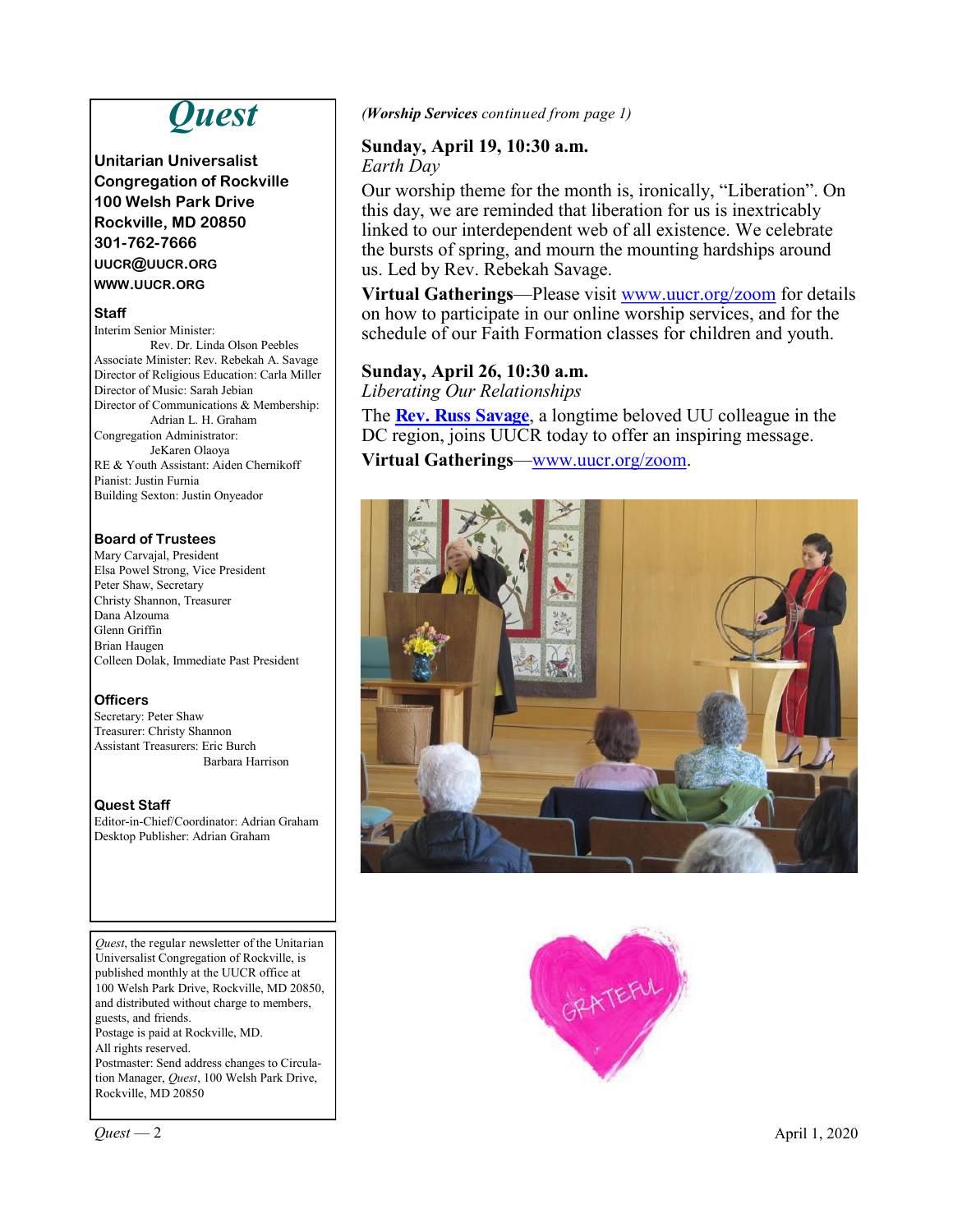# **FAITH FORMATION**

### **REflections**

*by Carla Miller, Director of Religious Education*

"When will school be made up? What about the spring play, my birthday party, the credits I need to graduate? Why can't I even go to my friend's house? I'm *bored*."

An extended spring break sounds great—until it goes on, and on, and on. Children and youth are faced with a high level of uncertainty in their lives right now, as are we all. Their grown-ups are trying to get work done, and at the same time working to be attentive to the children's needs. Children are quite vulnerable to the stress of their caregivers, which ratchets up their own; and many households are under a good deal of stress right now.



In this strangely quiet and uncertain moment, Family Faith Formation is finding new ways to minister to our children, youth, and families. The caring community we can provide for our young people is more needed, and more precious to us all, at this time.

Faith Formation groups will gather online, so that children and youth can see and talk to one another and their teachers, learn and laugh together, and continue on the path of faith formation together. The following meeting times have been established:

### **Chalice Chapels**

On Wednesdays at 4:00 p.m. children of all ages will gather for Chalice Chapel (including any youth and grown-ups who would like to join us! Have you wondered what we do in CC?) [Join here](https://zoom.us/j/101548017) on Wednesdays.

#### **Zoom Meetings by Grade**

These have been set up for Sunday mornings: [Grades 2-3](https://zoom.us/j/926076831) at 9:30 a.m. | [Grades 4-5](https://zoom.us/j/914602243) at 11:45 a.m. | [Grades 6-8](https://zoom.us/j/198870939) at 2:00 p.m. | [Grades 9-12](https://zoom.us/j/618467595) at 1:00 p.m. | Grades K-1 may also be meeting online for a check-in and story time, but nothing is yet scheduled at this time.

This uncertain time is also an opportunity to minister to families, and to us all, in a variety of new ways.

*Carla* [cmiller@uucr.org](mailto:cmiller@uucr.org) 301-762-7666

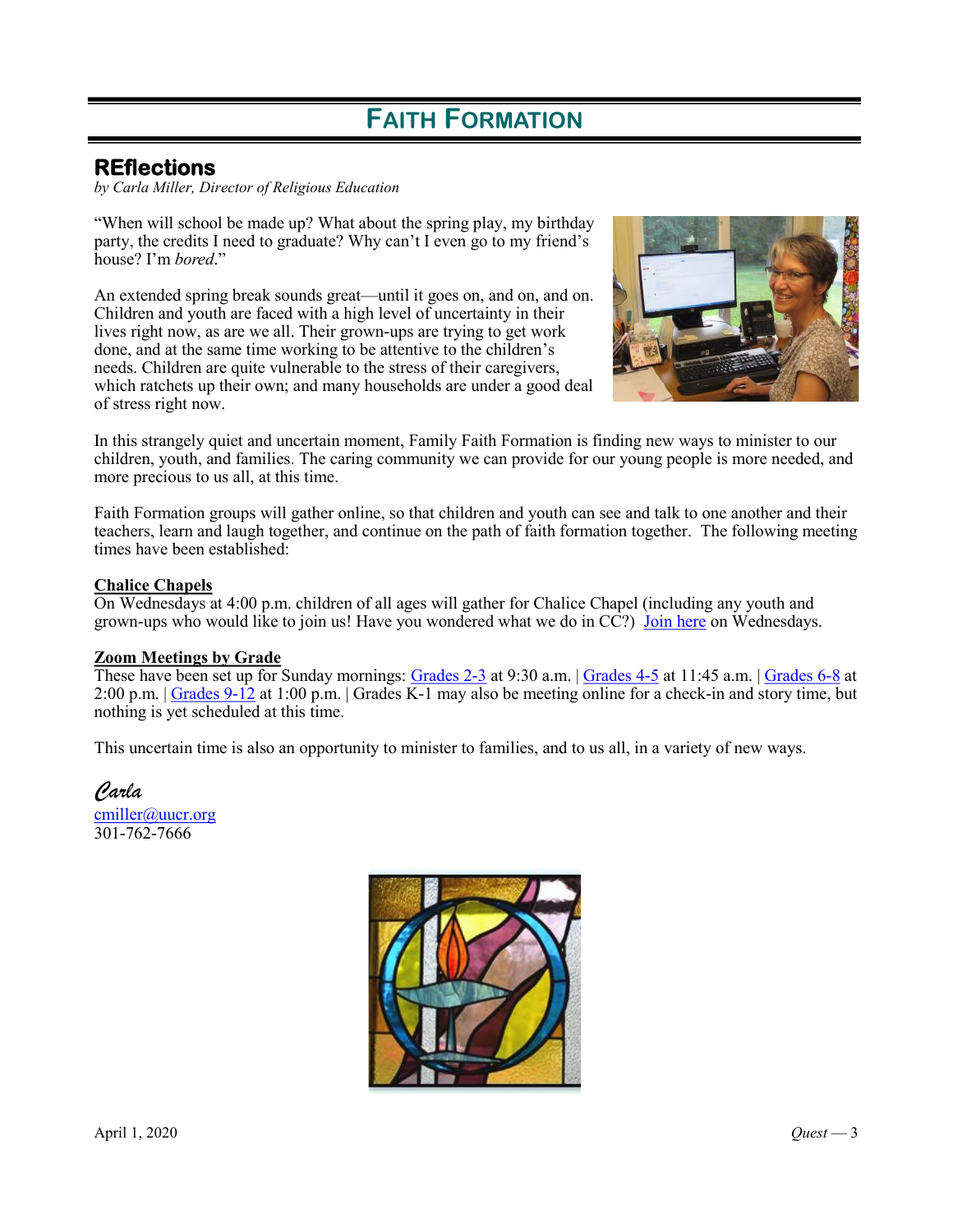# **FAITH FORMATION**

### **New2UU for Newcomers**

*by Adrian Graham, Director of Communications & Membership*

Our Spring New2UU class never got a chance to get off the ground! Now that some time has passed, and we are (perhaps) settling in to our new routines at home, it is time to get back into gear.

Unitarian Universalism is a generally welcoming religious tradition, and under the best of circumstances it is always our intention to provide space where people can come to question, explore, and deepen their—your—faith. The New2UU class attempts to create the opportunity for participants to share their own spiritual journeys, and yearnings, while getting to know others who may be completely new to Unitarian Universalism, or who are simply newcomers to our congregation who wish to know better how we express this larger faith in our particular setting. Whether you are merely curious, or whether you wish to dive deeper and make the commitment to join the congregation, this is the class for you!



I am currently discerning the schedule that will work best with those who had signed up for the original series, but I certainly invite any additional folks to join. The series will be offered by Zoom, and a link will be shared with registrants. If you have questions beyond what is addressed here, or if you would like to find out more about the class, or if you just want to go ahead and register regardless—please reach out to me by email [\(agraham@uucr.org\)](mailto:agraham@uucr.org) or by calling the office at 301-762-7666 x5.

In the Light,

*Adrian*

## **SHARING THE MINISTRY**

## **A Note from the President**

*by Mary Carvajal, UUCR Board President 2019-20*

Hello, everyone! I hope you are all staying well and upbeat. Please remember to take care of yourselves—get outside, take walks, stay in touch. I've never been so happy to have electronic access to the people in my life!

The Board is forging ahead with activities and meetings as best we can. Thank you to all who attended and participated in the first UUCR Town Hall Meeting via Zoom on Sunday, March 29. It was great seeing you there.

## **Important Links for Keeping Engaged**

*by Adrian Graham, Director of Communications & Membership*

- [www.uucr.org—](https://www.uucr.org)Our website! When in doubt, start with our homepage (or, see *Contact Us!* below).
- [www.uucr.org/covid-19—A](https://www.uucr.org/covid-19)rchive of "All-UUCR" messages sent during the COVID-19 pandemic. Includes a link to the page where our four most recent *UUCR E-News\** emails are posted as well. (\**UUCR E-Weekly* is on hiatus.)
- [www.uucr.org/zoom—I](https://www.uucr.org/zoom)nformation and links to any of our regularly occurring virtual gatherings, which for the time being are being hosted by the Zoom videoconferencing platform.
- [www.uucr.org/search2020—U](https://www.uucr.org/search2020)pdates and invitations to events concerning the Ministerial Search process.
- www.uucr.org/realm—COMING SOON! A page for info on our congregational engagement tool, Realm. Until it is ready, and if you would like assistance getting set up, please email realm@uucr.org.
- [www.uucr.org/contact-us—](http://www.uucr.org/contact-us)*Contact Us!* Staff contact info and links to UUCR Social Media accounts.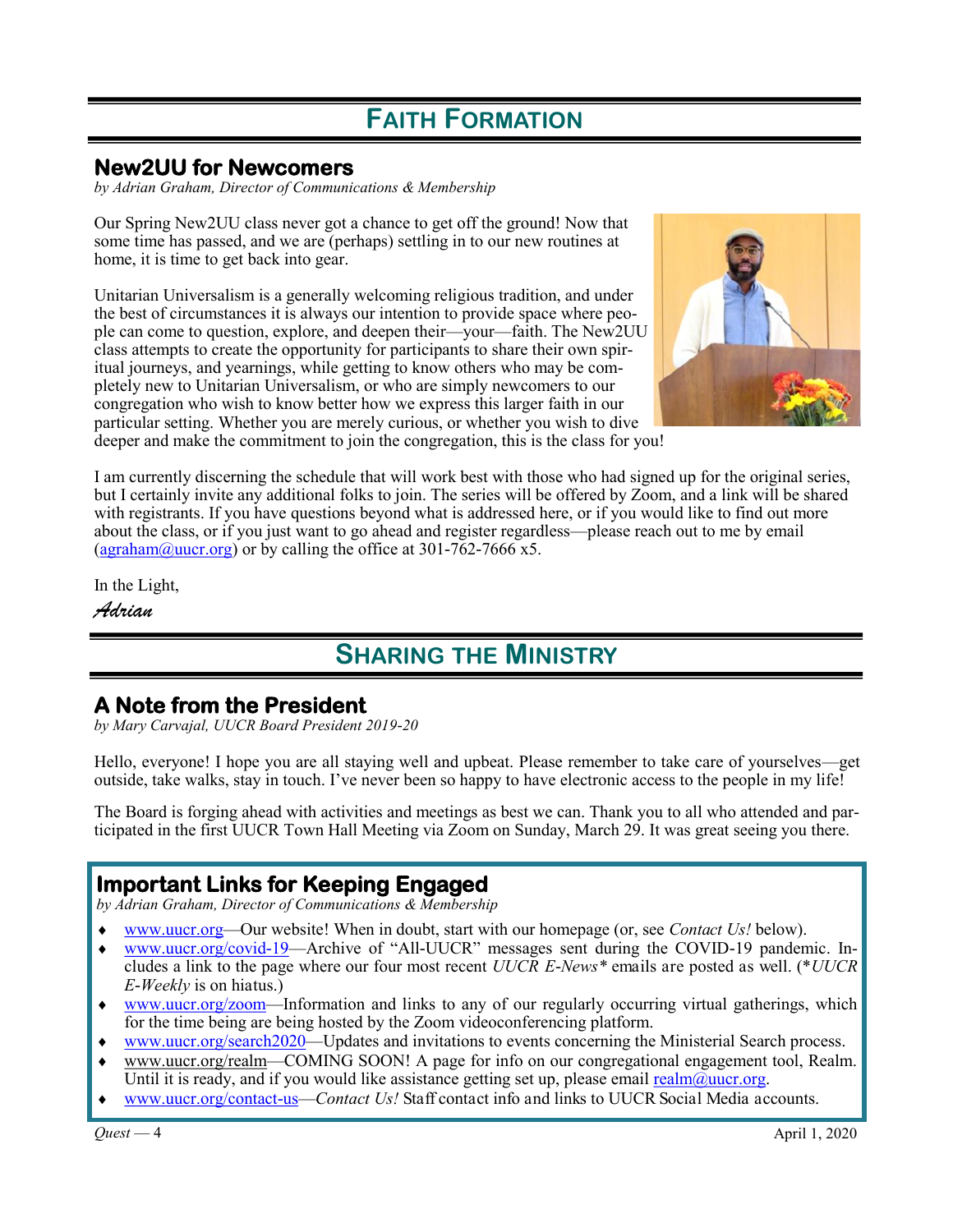# **SHARING THE MINISTRY**

## **Lifelines of Love**

*by Rev. Rebekah Savage, Associate Minister*

The prayer of my heart is that you are receiving this, knowing you are held in Love and feel the connections across our community. It has brought warmth to my heart beholding the outpouring of care and support to those in our midst, and our congregants also trust us enough to feel safe in asking for support. These lifelines, both in giving and receiving, shall carry us through this time!

Connections are life. As such, our amazing Pastoral Care Cochairs, Jane Klag and Sharon Fitzpatrick, have been super stars in coordinating and monitoring needs and requests. We are connecting with congregants and staying in touch. If you're able to support our isolated congregants by dropping off groceries or running errands, please let Rev. Rebekah, Rev. Linda, Jane, or Sharon know.



Conversations are life. Emerson's, our weekly soulful discussion group sponsored by the Adult Faith Formation Committee, is now offering a Friday night **Emerson's Sunset Cafe** at 7:00 p.m. via Zoom. Check our **[UUCR Facebook group for Members and Friends](http://www.facebook.com/groups/uu.rockville)** or email Rev. Rebekah ([rev.rebekah@uucr.org\)](mailto:rev.rebekah@uucr.org), John Dunbar, or Maura Malone if you'd like to participate.

Community is life—even smaller ones! Our Small Group Ministry program is moving largely online via Zoom for now! All are welcome to join a Small Group for a thoughtful, reflective conversation. Contact Rev. Rebekah, Marsha Luce, or Bonnie Bloomquist to sign up or find out more.

We're here, each in our own way, in our own spaces, pushing against the fragmented nature of social distancing with tremendous heart and abundant love. Reach out, and keep reaching out. Call, text, and connect when your spirits dip because *we all get it*. Share, dance, and find sparks of joy and possibility when you can. We need our visionaries to shine the light towards the other side. We need your hope to guide our way.

My prayers are with you, everyday, Sweet Sweet Souls.



### *(Interim continued from page 1)*

Our April *Soul Matters* theme is "Liberation". The Buddhist teacher Thich Nhat Hanh says "I vow to let go of all worries and anxieties in order to be light and free." May you find a way to be liberated from the burdens of anxiety, and appreciate the wonder of life, even in a time of crisis. That is the religious way.

*-Rev. Linda OP*  [\(lopeebles@uucr.org\)](mailto:lopeebles@uucr.org)

April 1, 2020 *Quest* — 5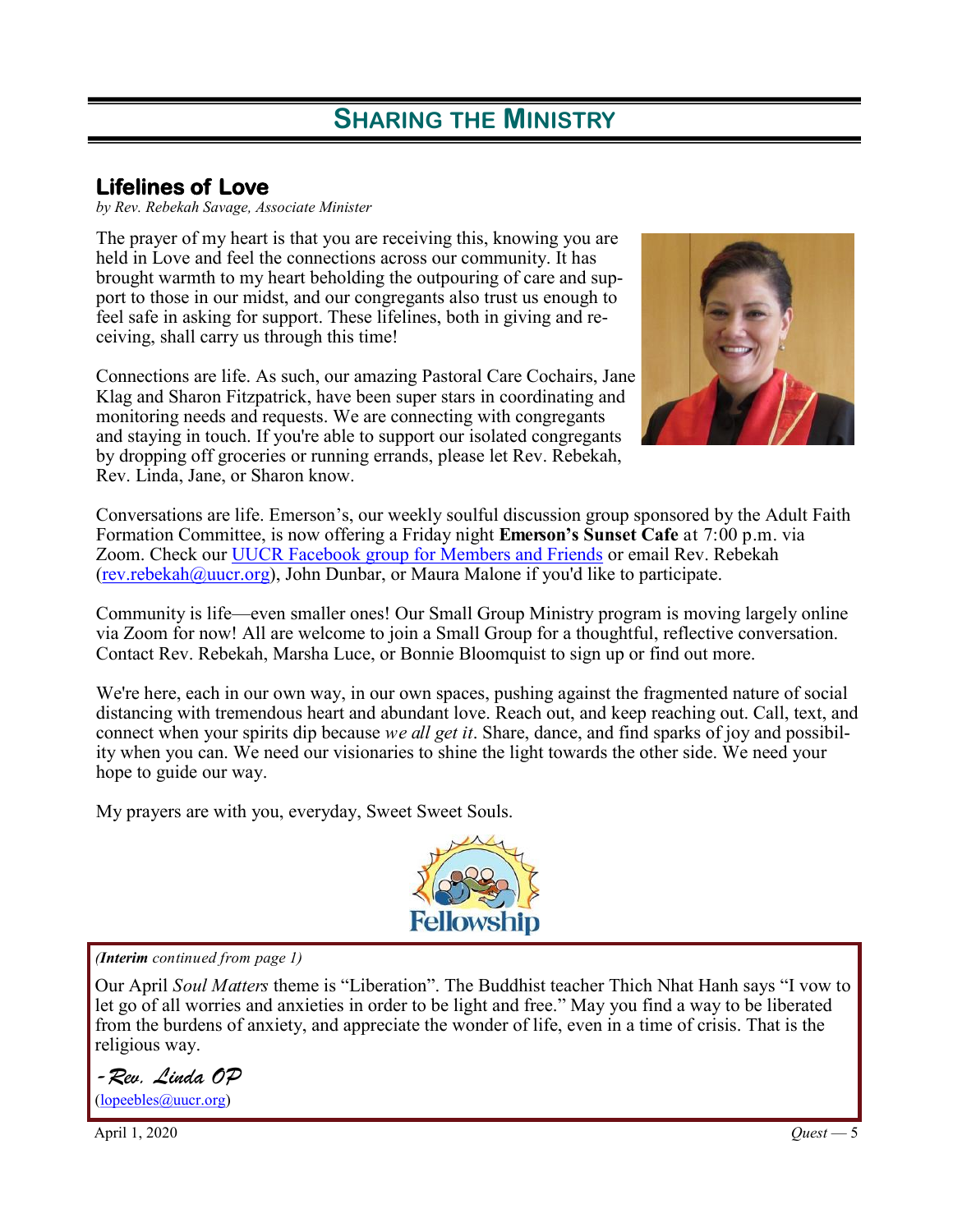## **SHARING THE MINISTRY**

## **Spotlight On...Wisdom**

*by Sarah Jebian, Director of Music*

 My brother Michael has a wise saying, "I don't stress, I solve." This has become my new mantra. I don't have to tell you that these are...interesting times. I admit, I've never moved an entire ministry online in 48 hours, have you? It's been a wild week.

But as I reflect on the many stresses and many more victories—both small and large—that I've experienced over the past week, I'm struck by how much I'm enjoying this work. I'm getting to stretch creative muscles that haven't been stretched in a while. I'm making connections with colleagues both near and far. I'm rethinking what it means



to be in community when the only means of communing is through a computer screen. I'm thinking of ways to engage with the musicians at UUCR and stay connected with the choir, even though our rehearsals are on hiatus. I'm also really, really grateful for the forced down-time. I suddenly have room in my schedule to unpack the boxes in my new house and do some cleaning and organizing. I wasn't planning to be able to do that until 2022 at the earliest! Even in the midst of mighty upheaval, all I can feel is gratitude.

So…what's next? My main focus right now is on Sunday worship; but once I get my feet under me in that regard, I'll be continuing to hold weekly choir meetings online. I've asked the choir members to think of ways to stay engaged with each other. I have some ideas too, such as working on our new choir covenant and offering a vocal Q&A class. I'm also looking for technology that will enable us to keep singing.

Additionally, I'm tossing around the idea of offering a weekly poetry & music vespers service. If that happens, I'll be reaching out to our various instrumentalists to ask if they'll help create that space for the community. If you have a favorite poem to share (either reading it live yourself or offering it for someone else to read), please email me:  $s_j = \frac{\delta}{\delta}$ uucr.org.

One last thing: I invite you to help me select the music I'll feature in worship. You can do that by adding your suggestions to [this shared document.](https://docs.google.com/spreadsheets/d/1q96SSi9OYtCh22c1ofIxDsfUJZG1tvnbmdJM78iUZ6Q/edit?usp=sharing) If you haven't used Google Sheets before, all you need to do is type your suggestions in the appropriate box. The changes save automatically. Simply click the link above, add your suggestions, and close the browser tab/window. That's it! Easy peasy.

If there are ways that you'd like Justin and me to support and serve you during this time, please reach out. Keep breathing dear ones. I love you. I miss you.

### *Sarah*

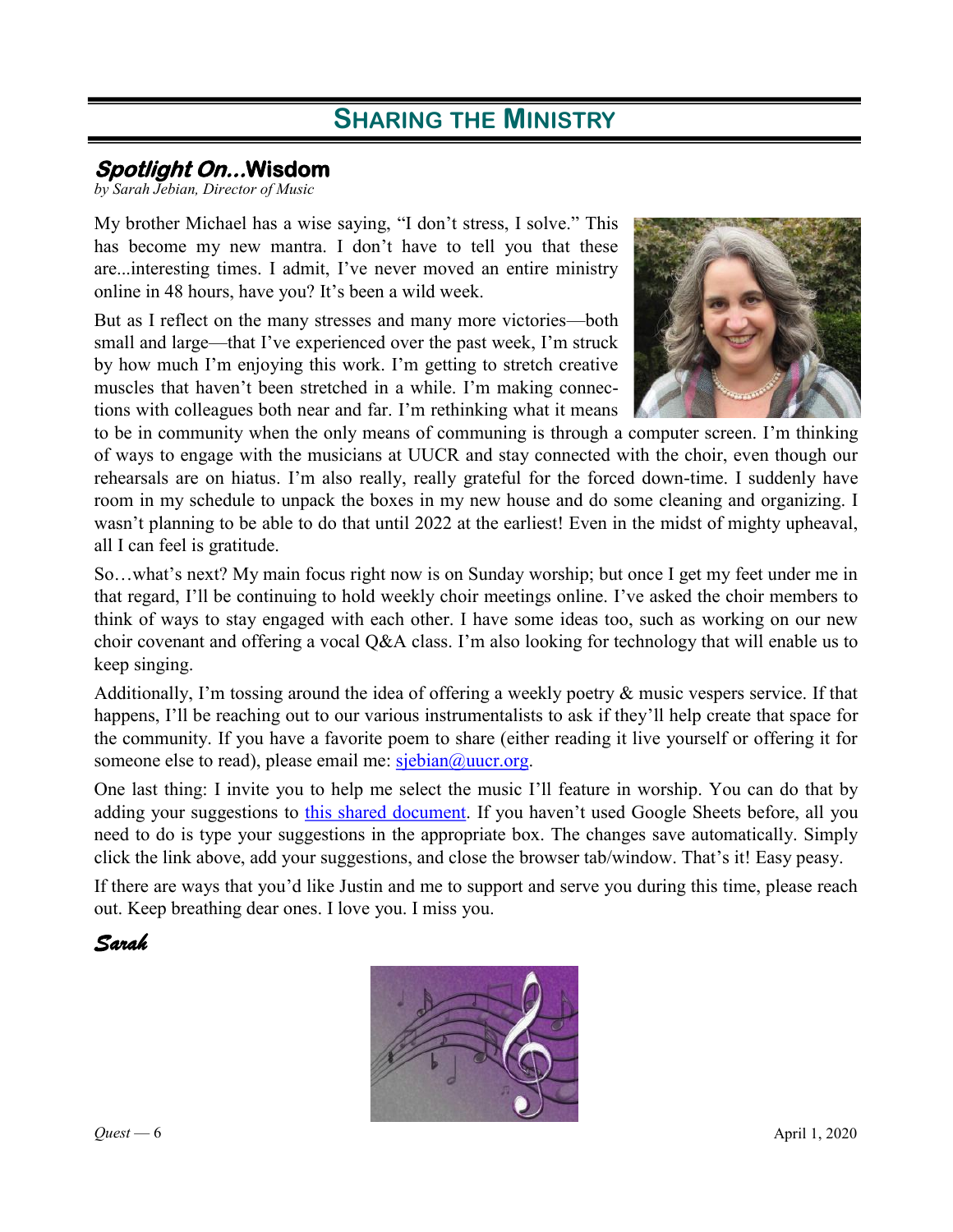## **SOCIAL JUSTICE**

### **Call for Nature Art**

*by Alex Tucker, Environmental Action Group*

We are inviting children, youth, and adults to create nature inspired art, photos, or poems for UUCR's **50th Anniversary Earth Month Digital Art Show**. No matting or framing is needed. Please send digital versions of your art, photos, or poems to **Alex Tucker**.



## **CONGREGATION WORKS**

## **A Note from the Office**

*by JeKaren Olaoya, Congregation Administrator*

Hi Everyone,

While the church building is as quiet as it has probably ever been, I'm happy to share with you that the building is not lonely! During your time away, we are working hard to schedule much needed cleaning, sanitizing, and a big window-cleaning and floorwaxing project that will help the building shine! I know that there will be individuals in and out, but don't be alarmed if there are sections taped off or unavailable to you.



While our gatherings are not in person, I'm happy providing support in making Zoom reservations and working out technical issues. If you have a group that would like to meet please send me an email at [churchadministrator@uucr.org](mailto:churchadministrator@uucr.org) and I can schedule and test it out with you! I've heard a lot of positive feedback from groups who have already switched over and I'm happy to help you do the same!

In Love and Service,

*JeKaren*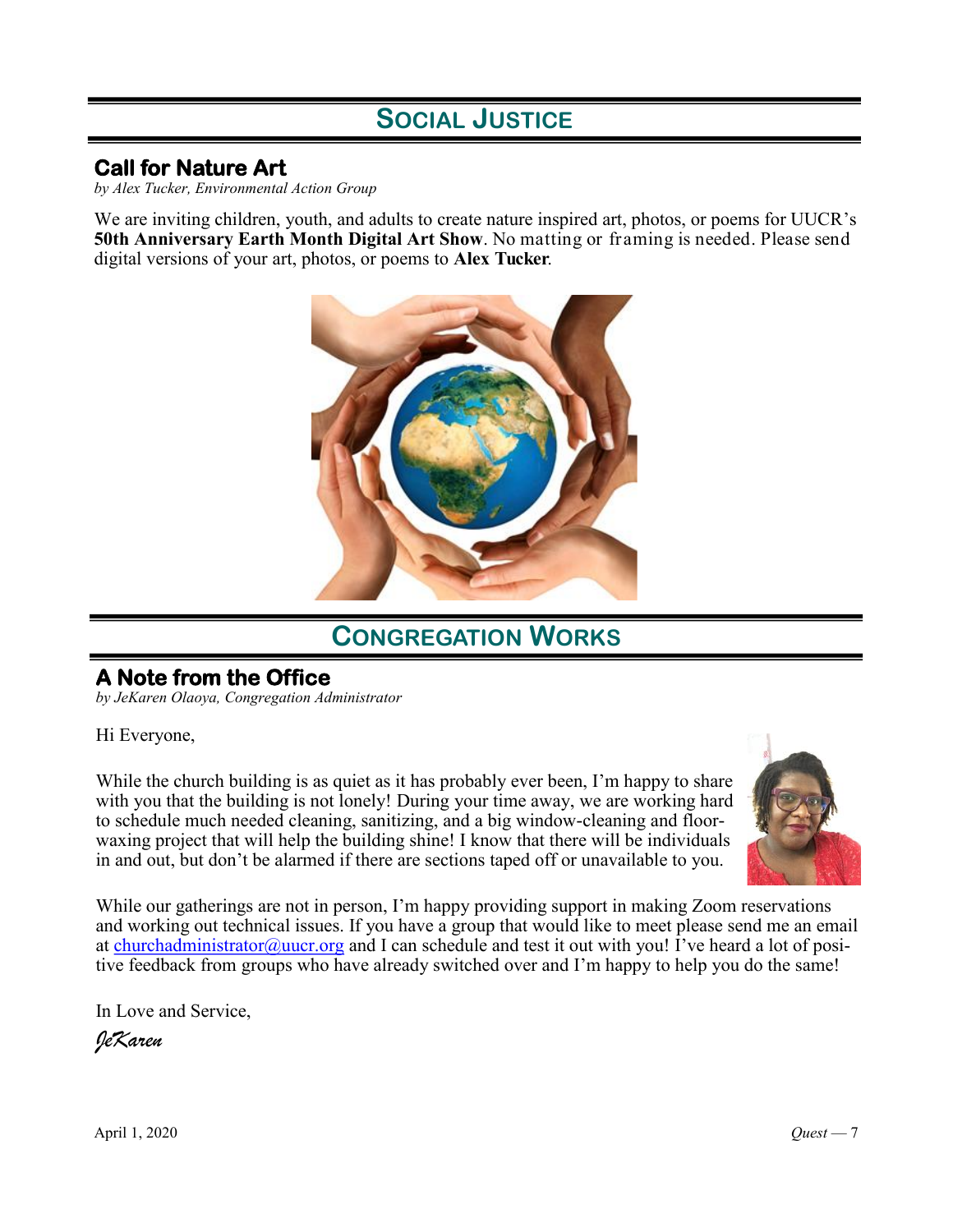# **CONGREGATION WORKS**

### **Fellowship Dinner Recognitions**

*by Mary Carvajal, UUCR Board President 2019-20*

#### **Leadership/Vision Award**

- **Terrie Barr** has done and is doing so many things, including co-chairing the Lay Ministry Council. She led the effort to celebrate Lynn. Her leadership of the Leadership Development and Recruitment Plan was outstanding. She had a great vision, brought in talented people, developed terrific plans, kept us on track, was able to assimilate a great deal of information from all over the UUA and figure out how to best use it, with great results. And she does all of this as a great model of right relations – very respectful and encouraging.
- **Bruce Baskett** serves as the Lay Minister for Adult Faith Formation (AFF) and actively guides and supports the mission and work of the AFF Team. In addition to the Lay Ministry Council and AFF, he is a member of the Finance Committee and has served on the Canvass for several years, often contributing through his expert and deft writing skills. This year he is co-chairing the Fellowship Dinner. Bruce initiated and created "Inside UUCR: A Guide for



Understanding, Serving, and Receiving In Community," a labor of love that took several months to complete. Bruce also made the beautiful Prayer Box we use for personal prayers during Joys and Sorrows.

#### **Social Justice/Responsibility Award**

 **Nancy Spencer:** A new member, she quickly brought her wonderful spirit and wisdom to the Racial Justice Working Group. She initiated and continues to facilitate the Coming to the Table program, allowing us to develop deeper understanding, empathy, and meaningful connections to promote healing from racism's harm and to support racial reconciliation. She takes us to a new level of multicultural and multiracial conversation.

#### **Spiritual Freedom/Growth Award**

- **Bronson Hoover** is a passionate and talented leader and contributor to our musical program. He was the chair of the Music Committee last year, and on the hiring committee for the past two music directors. He shares his talents as the music lead for Sunday service once or twice per year. He helped found Bonfire of the Mannakeys, hosts practices at his house, and plays with them at services. He has coordinated or contributed to programs that have helped UUCR build connections with the broader community - the *Battle of the Bands*, *ArtsConnect*, the Harvest Bazaar and Heads Up Everyone; for the Action Auction he offers a yearly jazz concert.
- **Niambi Powell** is a member of the UUCR Choir, Bonfire of the Mannakeys and the Music & Arts Council. Additionally, she brought her barbershop quartet HALO to perform in services twice this year, and they led our "Race & #RealTalk" workshop series and performed an INCREDIBLE concert as part of the *ArtsConnect* at UUCR series. Moreover, Niambi is helping us build the future with her past work on the search teams for music director and interim minister, and her current service on both the Rental and Nominating Committees.
- **Judy Rayner** has shown her dedication to lifelong spiritual discovery for over twenty years. She has been an advocate for Our Whole Lives (OWL) at UUCR, at the Joseph Priestly District, and now at the Central East Region. She kept the UUCR (OWL) team together, focused, and on track through many years of transition in Religious Education. She has facilitated OWL courses for all [school-age] levels—elementary, middle school, and senior high. She has served on the Family Faith Formation Team and on other task forces.

#### **Beloved Community Award**

- **André Enceneat**. His amazing voice and dedication to our music programs and the Bonfire of the Mannakeys created new vibes in our congregation. His sweet voice created a new harmony for all of us. Since joining UUCR André worked with Sarah Jebian to pave the way for broader musical exposure. In just a few short years, he became an integral part of UUCR. Thank you, André, for sharing your musical talents and passion with us.
- **Michael Mignano**, for his work on the Leadership Development Plan team. Michael worked with the team to study what was needed and interview members of the community on what a leadership program could look like, analyzing the 4 UUA online leadership courses and matching their content to the 9 UUCR Core Leadership Qualities. Lastly, he was a member of the team that had the heroic task of analyzing and presenting the data from the listening circles, survey, and attendance data to create a report that we could all use to better understand ourselves.
- **Emily Untermeyer** has been an active lay leader supporting UUCR programs and activities since joining the congregation. Some of these activities are very visible, others are not. Emily took over the Decorations Committee last year, filling a very important vacancy and recruiting new members. Her service and leadership include supporting the yearly Canvass in 2018 and 2019, and continues today with leading and supporting Canvass activities. She volunteered to be a cochair of the Fellowship Dinner this year and she provided all food for the Lead Givers event. She was a key member of the Two Services Evaluation Team, and is a member of the Pastoral Care Team.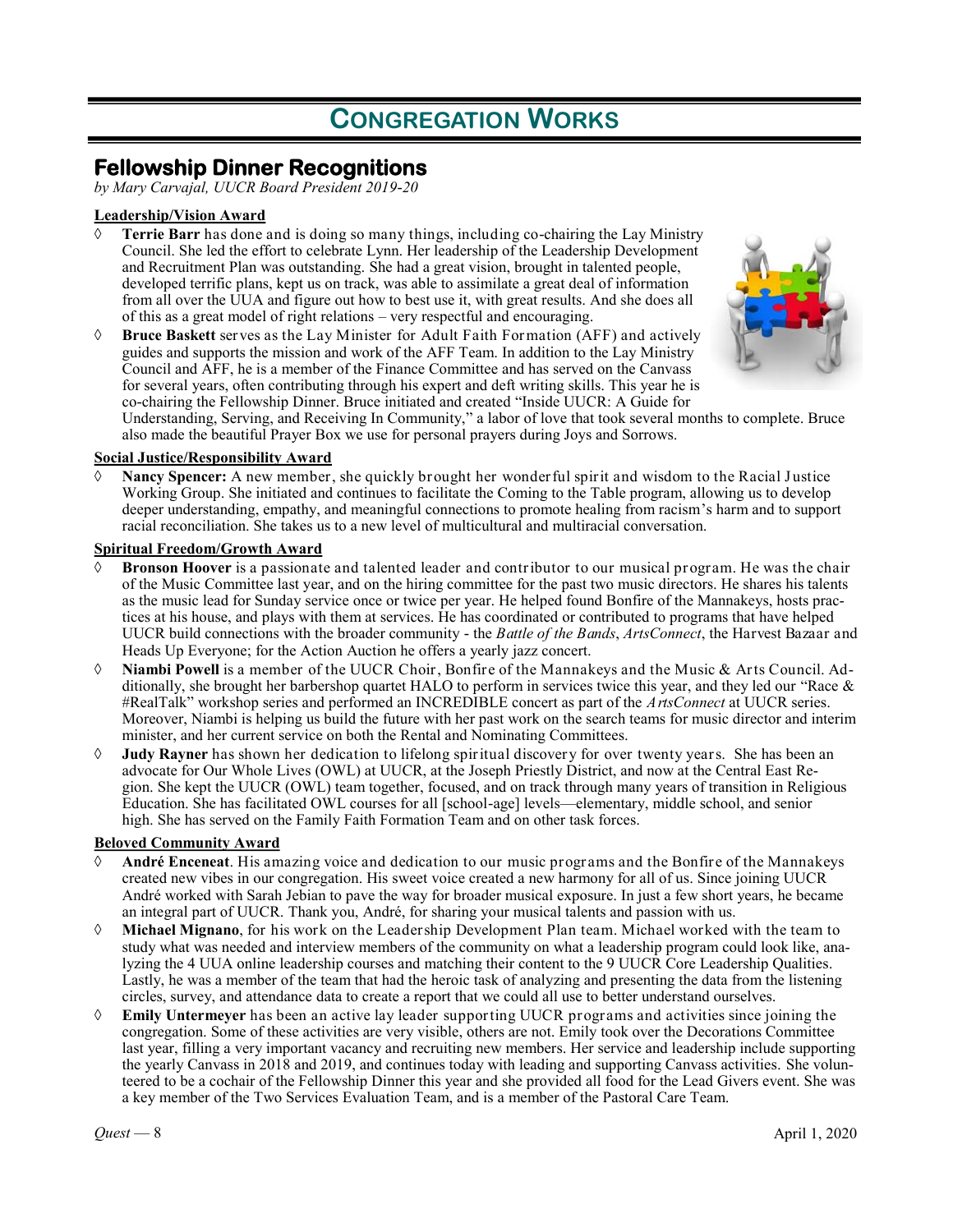# **ANNUAL CANVASS**

## **The 2020 Canvass: "Brave Journey, Safe Harbor"**

*by Karl Irikura, Canvass Cochair*



For the past few weeks, our life journeys have taken an unexpected detour. We have changed how we work, how we play, how we study, and how we maintain our connections. The changes may have been unwelcome, but we can learn from them and from the new experiences they bring. How can we continue to support each other? How much strength and love can we draw from our UUCR community?

UUCR is a safe harbor, where I can relax, be myself, and be spiritually and emotionally nourished. It's a place where I can admire and learn from all you role models! I've been inspired by the creativity and hard work of our staff, who have maintained our feeling of community in this time of physical isolation. I hope that UUCR comforts, nourishes, teaches, and inspires you, too. I pledge my money and time to ensure that UUCR will

remain here for me, for you, and for those who will join us. If you have not yet pledged, please visit [www.uucr.org/canvass](https://www.uucr.org/canvass) to declare how much support you can provide during the coming budget year (July 1, 2020 to June 30, 2021). Spread the word!

Canvass Cochairs Karl Irikura and Beth Mellen Harrison can be reached at [canvassteam@uucr.org.](mailto:canvassteam@uucr.org)

# **PASTORAL CARE**

### **Thinking of You**

*compiled by Emily Untermeyer and Staff on behalf of the Pastoral Care Team*

Please send loving thoughts to our UUCR family members who have been struggling with health challenges or family loss, and those who are celebrating special milestones.

**Suzanne Carrillo**'s beloved mother, Mildred (Millie) Rae, passed away on March 1 in Virginia, surrounded by her family and friends. Please send loving prayers to Suzanne, Antonio, and their family.

Our deepest condolences go to all who love **André Enceneat**, who died March 28 following a valiant fight with cancer. We hold in our hearts especially his wife Marga and son Julian, and all their family.

Best wishes to **Celia Young,** who is recovering in rehab during a serious illness requiring hospitalization.

**Charlie Eisenhauer** recently celebrated his 90th birthday!

We are very grateful for **Judy Eisenhauer**'s excellent oversight of this column for the past several years. Thank you, Judy!

Please contact **Emily Untermeyer** with any joys, concerns, or accomplishments you would like to share in this column.